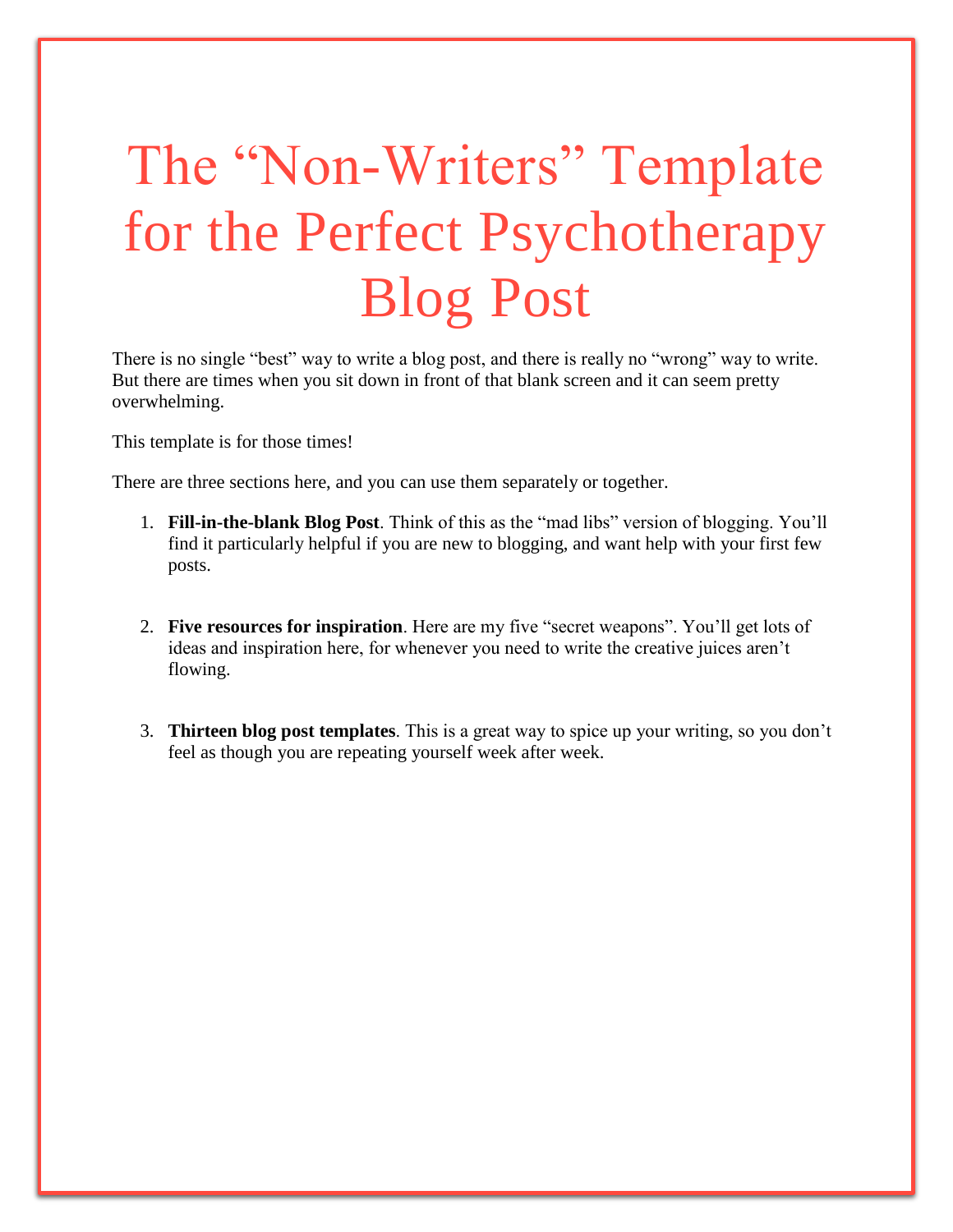### **FILL-IN-THE-BLANK BLOG POST**

Blog posts work best when you keep it simple, one idea per post. Don't try to share everything all at once. The template will show you how to expand on that one idea in an engaging and informative way.

1. **Post Title:** Let your readers know how a post will be useful to them. The more specific you can be, the better. Some ideas are:

| a. Secrets of $\_\_$                                                                                                                                                                                                                                                                                                                                                                                                                     |  |
|------------------------------------------------------------------------------------------------------------------------------------------------------------------------------------------------------------------------------------------------------------------------------------------------------------------------------------------------------------------------------------------------------------------------------------------|--|
|                                                                                                                                                                                                                                                                                                                                                                                                                                          |  |
| c. Nine ways to $\frac{1}{\sqrt{1-\frac{1}{2}} \cdot \frac{1}{\sqrt{1-\frac{1}{2}} \cdot \frac{1}{\sqrt{1-\frac{1}{2}} \cdot \frac{1}{\sqrt{1-\frac{1}{2}} \cdot \frac{1}{\sqrt{1-\frac{1}{2}} \cdot \frac{1}{\sqrt{1-\frac{1}{2}} \cdot \frac{1}{\sqrt{1-\frac{1}{2}} \cdot \frac{1}{\sqrt{1-\frac{1}{2}} \cdot \frac{1}{\sqrt{1-\frac{1}{2}} \cdot \frac{1}{\sqrt{1-\frac{1}{2}} \cdot \frac{1}{\sqrt{1-\frac{1}{2}} \cdot \frac{1}{\$ |  |
|                                                                                                                                                                                                                                                                                                                                                                                                                                          |  |
|                                                                                                                                                                                                                                                                                                                                                                                                                                          |  |
|                                                                                                                                                                                                                                                                                                                                                                                                                                          |  |

- 2. **First sentence:** The first sentence has only one goal: interest your reader so they read the rest of your article. You can ask a question, state something controversial, and tease something interesting.
	- a. Have you ever wondered what it would be like to \_\_\_\_\_\_\_\_\_\_\_\_\_\_\_\_\_?
	- b. Would you like to  $\frac{1}{2}$
- 3. **Second paragraph.** Here you answer the question you asked your reader. Share why you asked the question, and how you got to your answer. This gives the reader context, particularly if you stated something controversial earlier.

**THE "NON-WRITERS" TEMPLATE FOR THE PERFECT PSYCHOTHERAPY BLOG POST**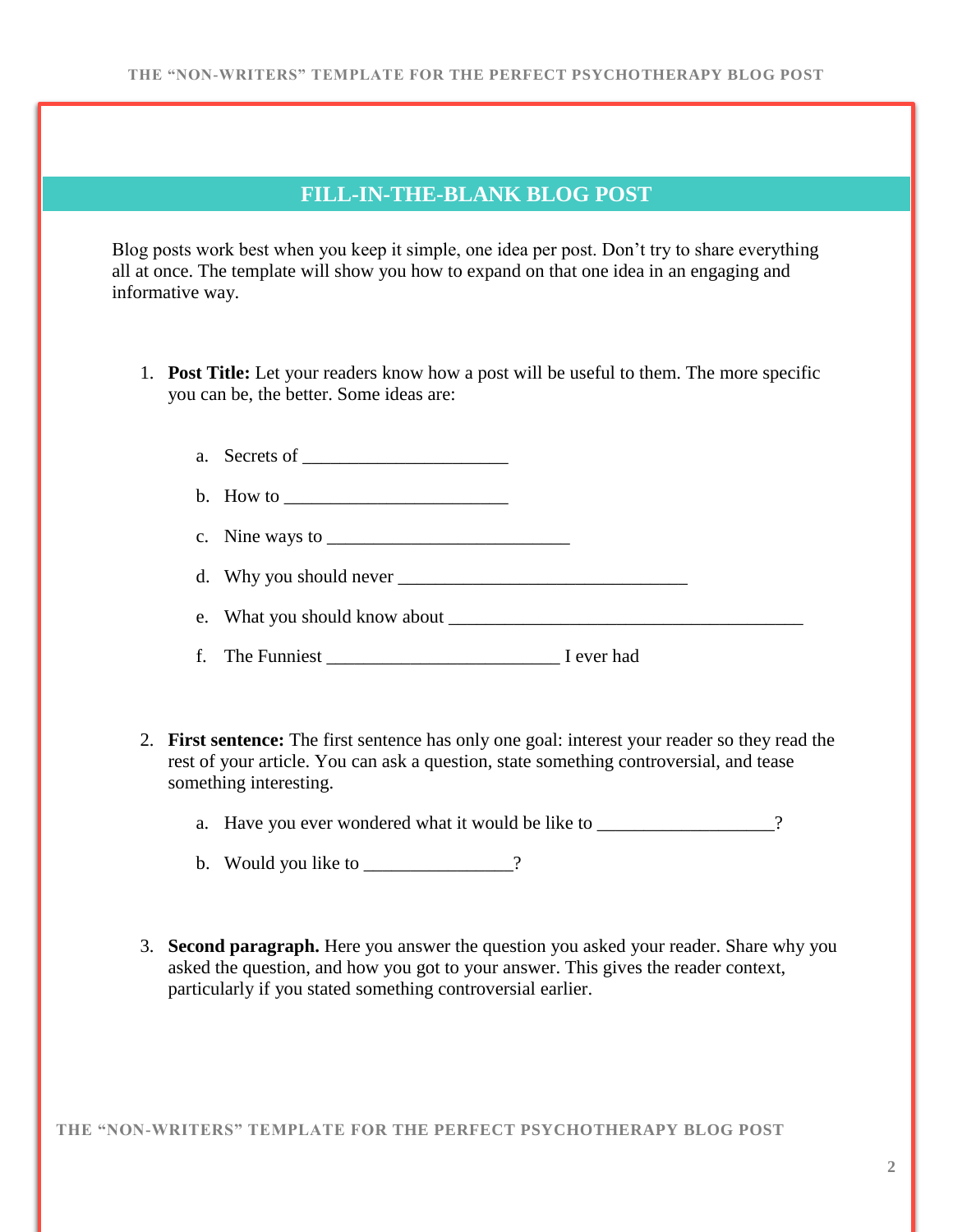- 4. **Bullet list.** Bullets are a great way to keep your reader moving through your article without being overwhelmed with a lot of text. Because bullets are easy to read, readers can take them in even if they are skimming the rest of the article. Keep the list to points that support the topic of your post.
- 5. **Add an image.** This adds interest to your readers, and gives you great value if you want people to share your post on social media. Make sure that you are adhering to licensing requirements for any photographs you buy or download.
- 6. **Close with a call to action.** This is sometimes called an "author resource box", and will be pretty standard for most of your posts. This is where you tell them a bit about you, and how to get in touch if they are interested in therapy.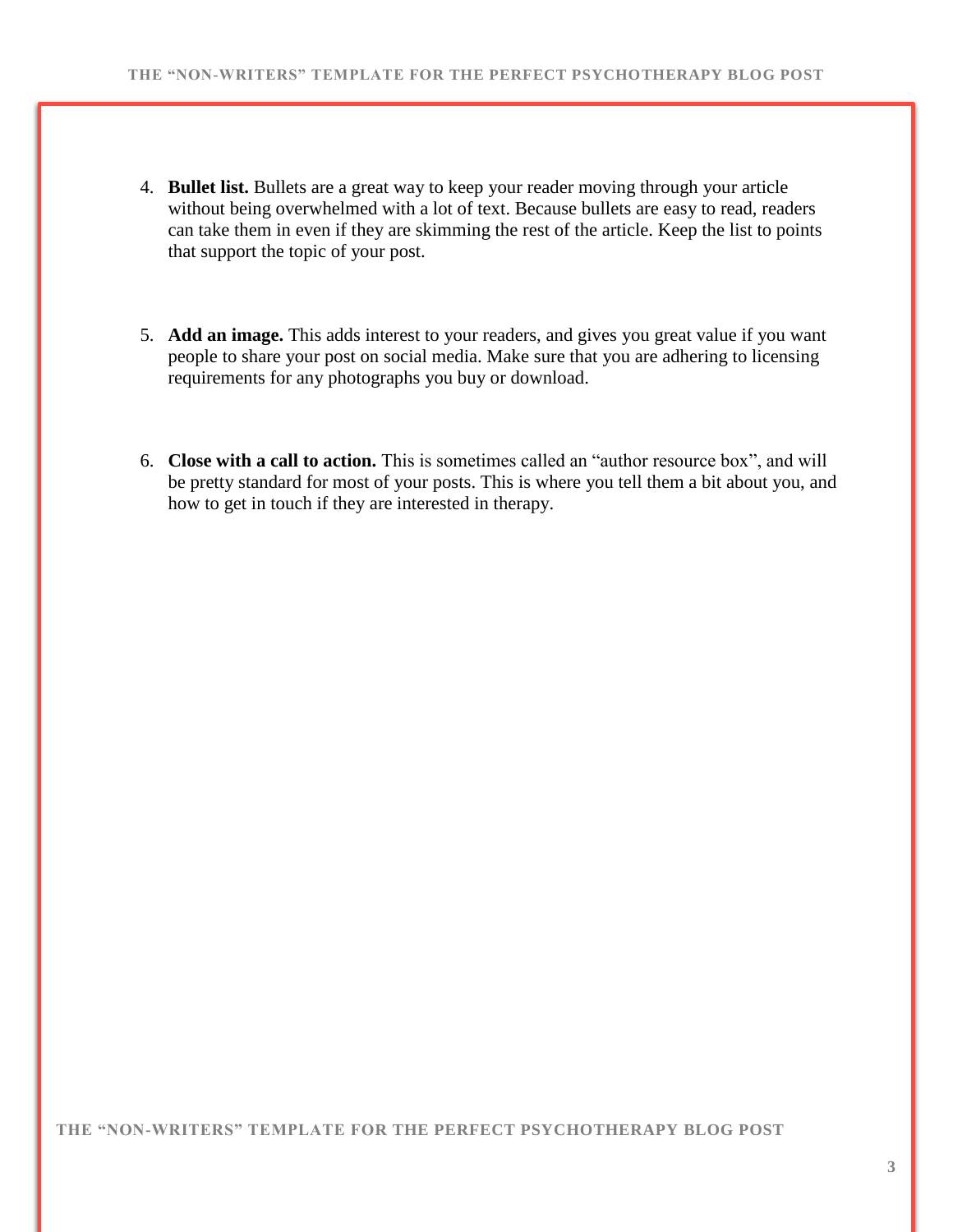# **SOURCES OF INSPIRATION**

These websites can almost write your blog posts for you! You'll find great stories that you can share, comment on, and see what people are reading. Of course, you won't want to take the stories directly. Instead, get ideas and perspectives, and make them your own.

#### 1. <http://www.eonline.com/>

One of the keys to a well-read, highly-shared blog post is that it connects with conversations your clients are already having (with others or in their own heads). Eonline is a great source of topics that your clients are already talking about. *(This is also a great way to position yourself to get interviewed in the media, if that is one of your goals.)*

#### 2. <http://www.mindbodygreen.com/>

MindBodyGreen is a popular source of articles on mind-body wellness. I really recommend this website to give you ideas about the topics your potential clients are interested in. It's also a source of articles you can reference and refer back to on your site. Of course, you wouldn't copy content directly onto your site.

#### 3. <https://www.psychologytoday.com/>

PsychologyToday does an excellent job of providing information and resources about mental health issues in a way that is of interest to your potential clients. You can get ideas for clinical topics you want to write about, and you can also see what topics are the most popular.

#### 4. <http://www.huffingtonpost.com/news/positive-news/>

Huffington Post is a great resource in general, but I really like the Positive News because that will provide you with stories that aren't available in the general news. You could easily find a story here, and then provide your "expert opinion" on the content of that story.

#### 5. <http://www.dailygood.org/>

As therapists, we often have the voice of hope and optimism for our clients. DailyGood is filled with stories of interest for your clients. I've seen this used quite successfully for both blog posts and social media.

**THE "NON-WRITERS" TEMPLATE FOR THE PERFECT PSYCHOTHERAPY BLOG POST**